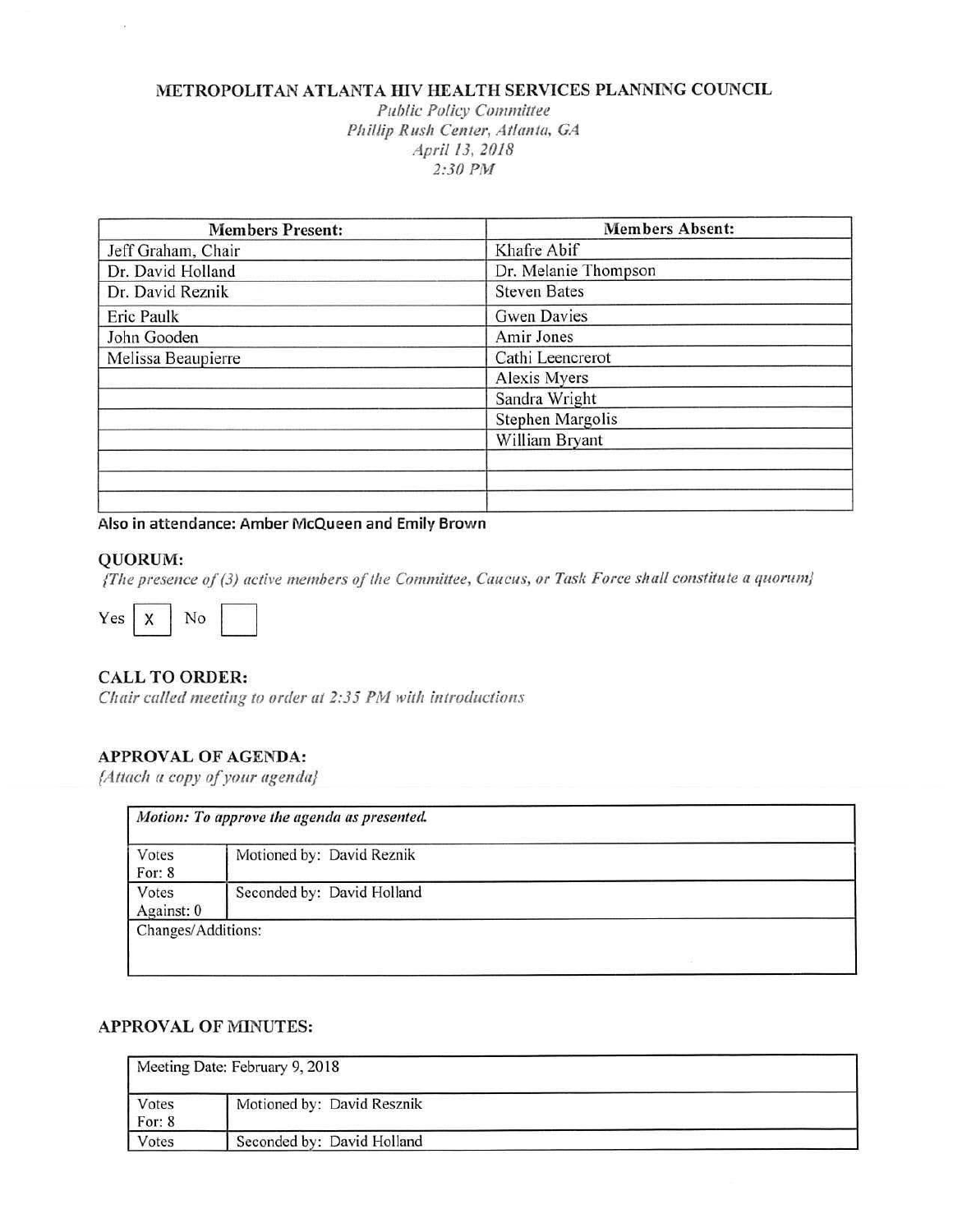#### $AGENDA$  ITEM  $\#$  3 AGENDA ITEM: Federal Issues Update

--- *{Insert Agenda Number and Item, ex. A. B.* C., *L fl. Ill., 1. 2. 3. - Indicate "Old" or "New" Business*  with *a check mark*}}

|                                             | <b>Brief Summary of Discussion:</b>                        |                                                                                                                                                                                                                                                                                                                                                                                                                                                                                                                                                                           | Old<br><b>Business</b>              |
|---------------------------------------------|------------------------------------------------------------|---------------------------------------------------------------------------------------------------------------------------------------------------------------------------------------------------------------------------------------------------------------------------------------------------------------------------------------------------------------------------------------------------------------------------------------------------------------------------------------------------------------------------------------------------------------------------|-------------------------------------|
|                                             |                                                            | Chair distributed FY19 budget community request around HIV/AIDS. For now we're still<br>expecting to see CRs from Congress. HRSA has done preliminary awards, Atlanta EMA                                                                                                                                                                                                                                                                                                                                                                                                 | $\mathbf x$                         |
|                                             | did receive an increase.<br><b>AIDS Watch Report Back:</b> |                                                                                                                                                                                                                                                                                                                                                                                                                                                                                                                                                                           | New<br><b>Business</b>              |
|                                             |                                                            | Eric provided a report back on AIDS Watch. Georgia was well represented with 45 people<br>attending from the state. The advocates attending discussed some of the AIDS United<br>priorities: budget and appropriations, civil rights, HIV prevention & sex education and<br>Medicaid expansion. Some of the state specific priorities were around convening for HIV<br>criminal reform and housing, as well as HOPWA and funding.<br><b>Engaging Congress Members During Recess:</b><br>There was some conversation around engaging congress members during the recess to |                                     |
|                                             |                                                            | conduct site visits as well as developing a sheet for funded agencies to engage congressional                                                                                                                                                                                                                                                                                                                                                                                                                                                                             |                                     |
|                                             |                                                            |                                                                                                                                                                                                                                                                                                                                                                                                                                                                                                                                                                           |                                     |
|                                             |                                                            | Action to be taken: David Holland will send an email about John Lewis visiting the Prep Clinic.                                                                                                                                                                                                                                                                                                                                                                                                                                                                           |                                     |
|                                             |                                                            |                                                                                                                                                                                                                                                                                                                                                                                                                                                                                                                                                                           |                                     |
| folks.<br>Motion: N/A<br># of Votes<br>For: | # of Votes<br>Against:                                     | Motioned By:                                                                                                                                                                                                                                                                                                                                                                                                                                                                                                                                                              | Motion<br>Motion<br>Passes<br>Fails |

# AGENDA ITEM # 4 AGENDA ITEM: State Issues Update

*{Insert Agenda Number and Item, ex. A. B.* C., *l IL Ill., I. 2. 3. - Indicate* "Old" *or "New"* Business with *a check mark}}* 

| <b>Brief Summary of Discussion:</b> | Old             |
|-------------------------------------|-----------------|
|                                     | <b>Business</b> |
| <b>Legislative Update:</b>          |                 |
|                                     | $\Lambda$       |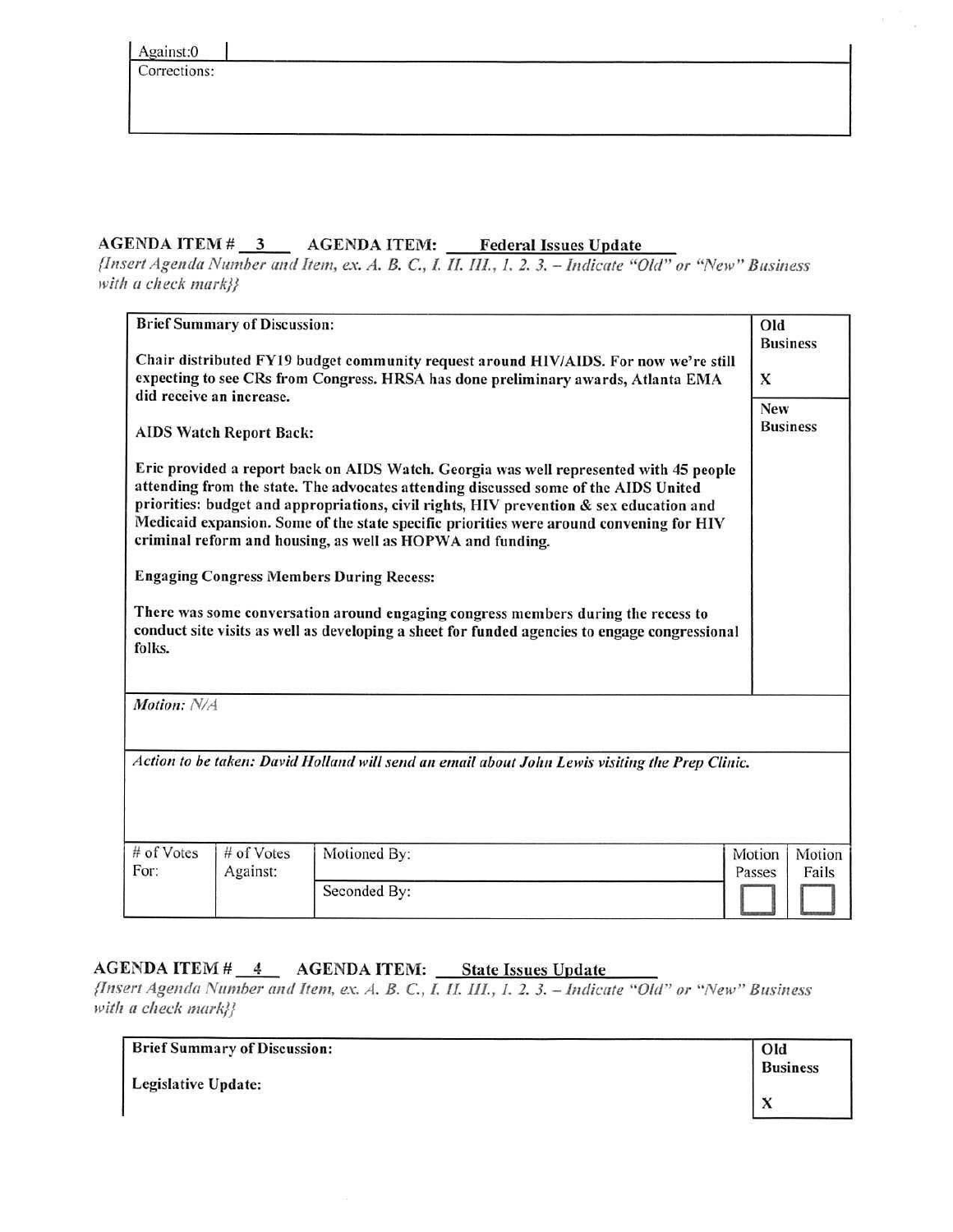| This bill is died.    |            | HB 737: Court ordered blood testing in cases of occupational exposure of public servants.                                                                                                                                                                                                                                                                                                                                                          | New<br><b>Business</b> |
|-----------------------|------------|----------------------------------------------------------------------------------------------------------------------------------------------------------------------------------------------------------------------------------------------------------------------------------------------------------------------------------------------------------------------------------------------------------------------------------------------------|------------------------|
|                       |            | HB 737 morphed into a call via HR 1321 for a Study Committee for other ways to<br>accomplish the goal of protecting public servants. This also died.                                                                                                                                                                                                                                                                                               |                        |
|                       |            | HB 755: PrEP Pilot program, did not cross over.                                                                                                                                                                                                                                                                                                                                                                                                    |                        |
|                       |            | HB 161: HB 161, which would decriminalize needle exchange in Georgia, moved to the<br>Senate Rules Committee. The bill passed out of committee but with major additions. The<br>additions called for, among other things, the establishment of a Commission on Substance<br>Abuse & Recovery headed by a Director. Unfortunately, it ultimately failed to pass. The<br>House did not vote on the amended version that the Senate passed.           |                        |
| <b>Omnibus Bill:</b>  |            |                                                                                                                                                                                                                                                                                                                                                                                                                                                    |                        |
| broader omnibus bill. |            | For the past several legislative session, a growing number of bills have been introduced to<br>address various policy issues related to Georgia's HIV epidemic. Rather than continuing to<br>address this legislation in a piecemeal fashion, the interest has shifted towards pursuing a                                                                                                                                                          |                        |
|                       |            | This initial session will take place in conjunction with the Public Policy Committee meeting<br>of the Metro Atlanta HIV Health Services Planning. The goal of this first gathering will be<br>to create a list of potential topics and issues to be addressed with such legislation.                                                                                                                                                              |                        |
|                       |            | The proposed timeline is to identify common areas to be addressed in May - June, begin to<br>work on draft language July - September and then begin to look for legislative sponsors in<br>the fall. The ultimate goal will be to present a package to the incoming Governor's<br>transition team in December to see if there might be high level support for this concept, in<br>the hopes that it can be introduced in 2019 for passage by 2020. |                        |
|                       |            |                                                                                                                                                                                                                                                                                                                                                                                                                                                    |                        |
| Motion: N/A           |            |                                                                                                                                                                                                                                                                                                                                                                                                                                                    |                        |
|                       |            | Action to be taken: Get on the agenda for the next GPACC Meeting to discuss the Omnibus bill.                                                                                                                                                                                                                                                                                                                                                      |                        |
|                       | # of Votes | Motioned By:                                                                                                                                                                                                                                                                                                                                                                                                                                       | Motion<br>Motion       |
| # of Votes<br>For:    | Against:   |                                                                                                                                                                                                                                                                                                                                                                                                                                                    | Fails<br>Passes        |

#### $AGENDA$  ITEM  $\#$   $\_$  $\frac{5}{\sqrt{10}}$  A<br>aber and Ite AGENDA ITEM: Housing Issues

{Insert *Agenda Number and Item. ex. A. B.* C., *1. II. 111., 1. 2. 3. - Indicate* "Old" *or* "New" *Business*  with a check mark}}

| <b>Brief Summary of Discussion:</b>                                                  | Old             |
|--------------------------------------------------------------------------------------|-----------------|
|                                                                                      | <b>Business</b> |
| Emily Brown representing Living Room discussed an upcoming meeting for May 23rd with |                 |
| Atlanta HOPWA Providers and housing advocates. The meeting will cover                |                 |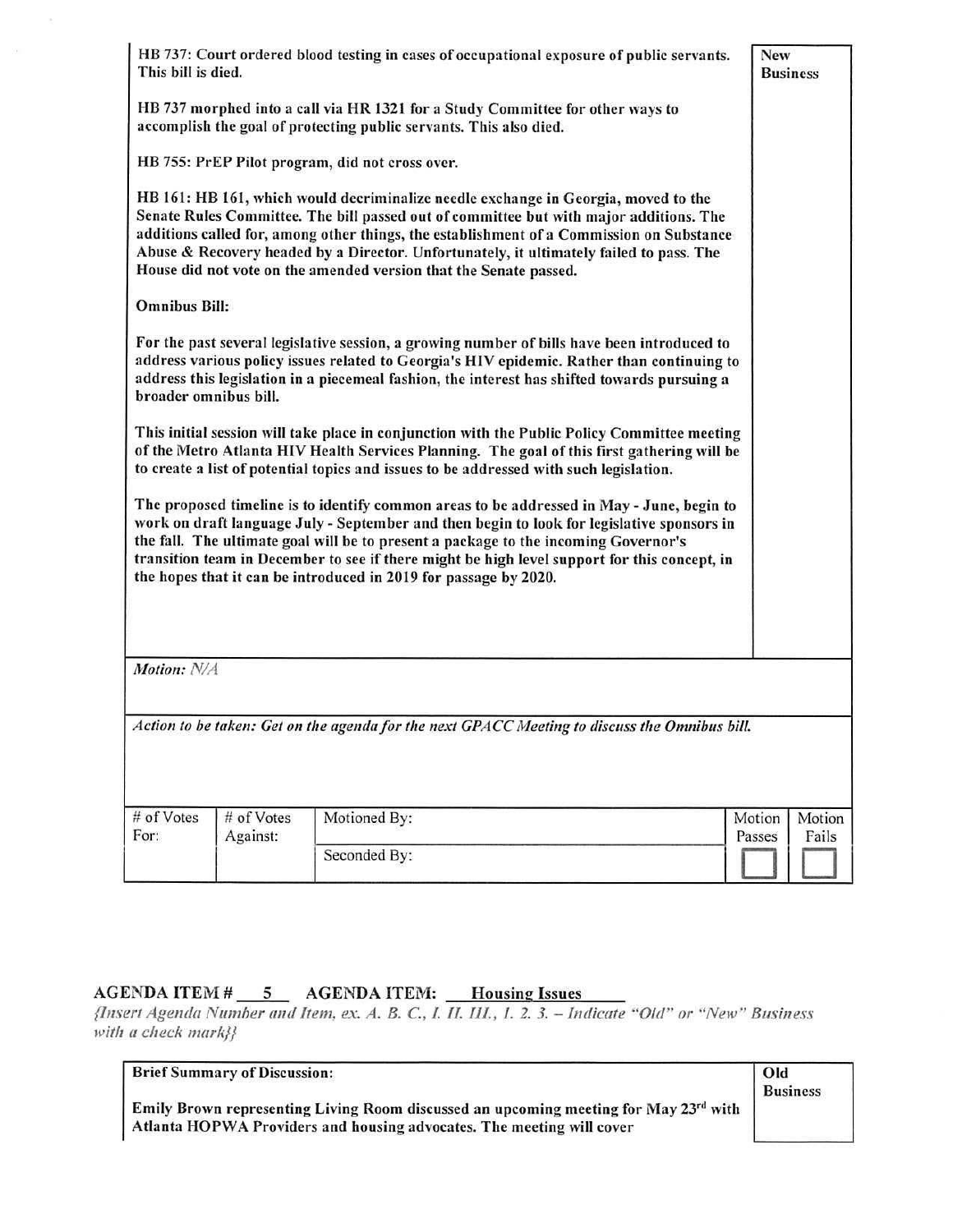|                      |                        | Living Room's consolidated feedback from HOPWA provider convenings,<br>community/client feedback sessions and related information to create an HIV Housing<br>Advocacy Agenda for Metro Atlanta. They will also review the advocacy agenda and<br>decide collectively how to move forward. | <b>New</b><br>X  | <b>Business</b> |
|----------------------|------------------------|--------------------------------------------------------------------------------------------------------------------------------------------------------------------------------------------------------------------------------------------------------------------------------------------|------------------|-----------------|
| Motion: N/A          |                        |                                                                                                                                                                                                                                                                                            |                  |                 |
| Action to be taken:  |                        |                                                                                                                                                                                                                                                                                            |                  |                 |
| $#$ of Votes<br>For: | # of Votes<br>Against: | Motioned By:                                                                                                                                                                                                                                                                               | Motion<br>Passes | Motion<br>Fails |
|                      |                        | Seconded By:                                                                                                                                                                                                                                                                               |                  |                 |

# **AGENDA ITEM#** \_..;;;... 6 \_ AGENDA ITEM: \_\_\_Other Issues & Announcements

*{Insert* Agenda *Number and Item, ex. A. B.* C., *I. II. Ill., I. 2. 3. - Indicate* "Old" *or* "New" *Business*  with *a* check mark}}

|                                | <b>Brief Summary of Discussion:</b><br>concerns that needed to be noted. | Medicaid Drug Utilization Board Meeting - The topic was presented, however there were no<br>Fulton County HIV/AIDS Prevention, Care and Policy Committee - It was noted that there had<br>been at least two appointments to the committee | Old<br>New<br>X  | <b>Business</b><br><b>Business</b> |
|--------------------------------|--------------------------------------------------------------------------|-------------------------------------------------------------------------------------------------------------------------------------------------------------------------------------------------------------------------------------------|------------------|------------------------------------|
| Motion:<br>Action to be taken: |                                                                          |                                                                                                                                                                                                                                           |                  |                                    |
| # of Votes<br>For:             | $#$ of Votes<br>Against:                                                 | Motioned By:                                                                                                                                                                                                                              | Motion<br>Passes | Motion<br>Fails                    |
|                                |                                                                          | Seconded By:                                                                                                                                                                                                                              |                  |                                    |

## **NEXT MEETING DATE:** <u>May 11, 2018</u>

NEXT MEETING TIME: 1:00 PM  $1:00 \text{ PM}$ 

NEXT MEETING LOCATION: Phillip Rush Center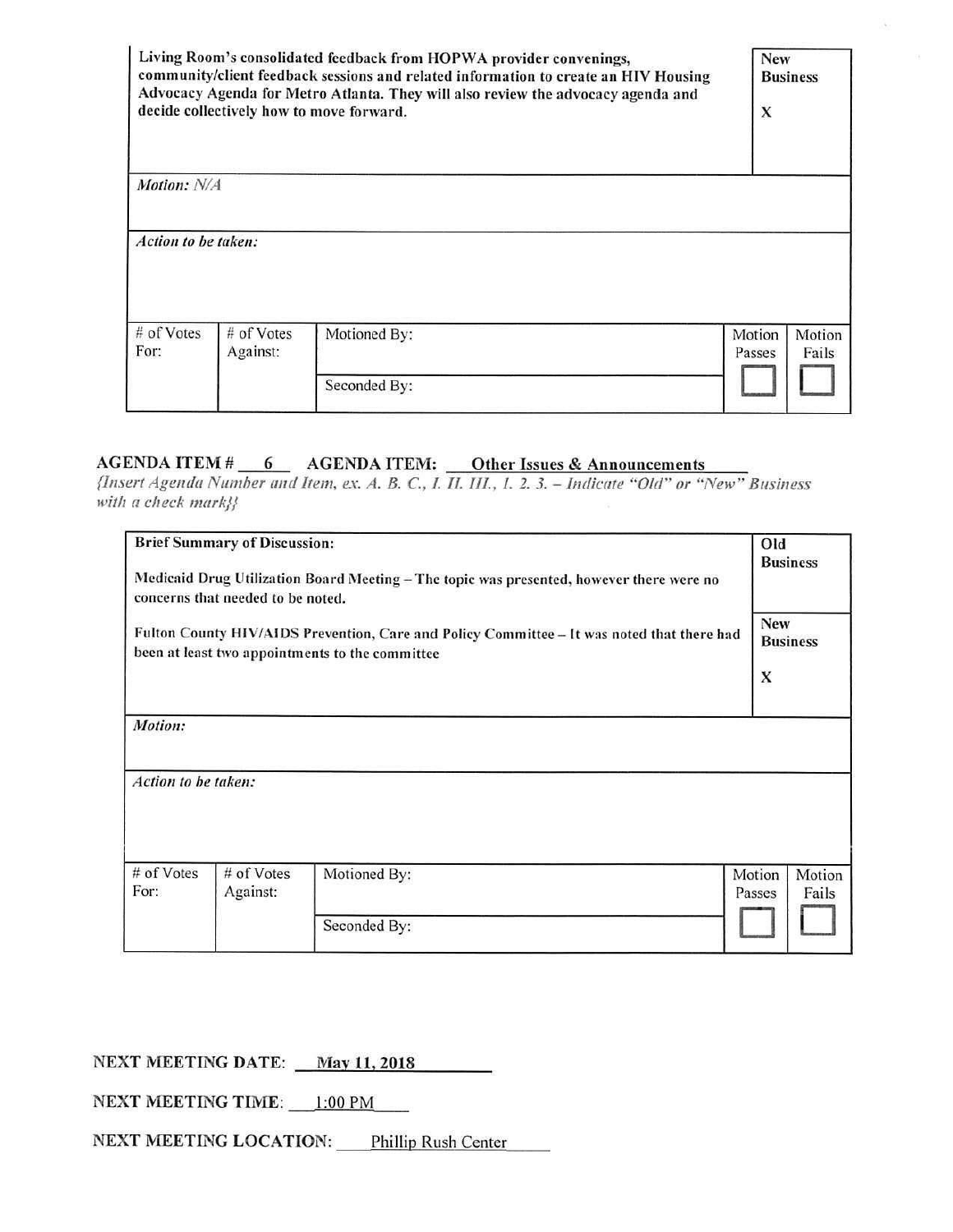Time Meeting Adjourned: 3:35 PM<br>Attested by:<br>Minutes Approval Date:  $71/3/18$ Time Meeting Adjourned: 3:35 PM<br>Attested by:<br>Minutes Approval Date: 115/18 Time Meeting Adjourned: 3:35 PM {Cltair's *Signature}* **POLITANA Ryan White**<br>Program<br>**EXRI** A  $\frac{1}{34}$ **ICES PI** 

 $\langle \cdot | \cdot \rangle$